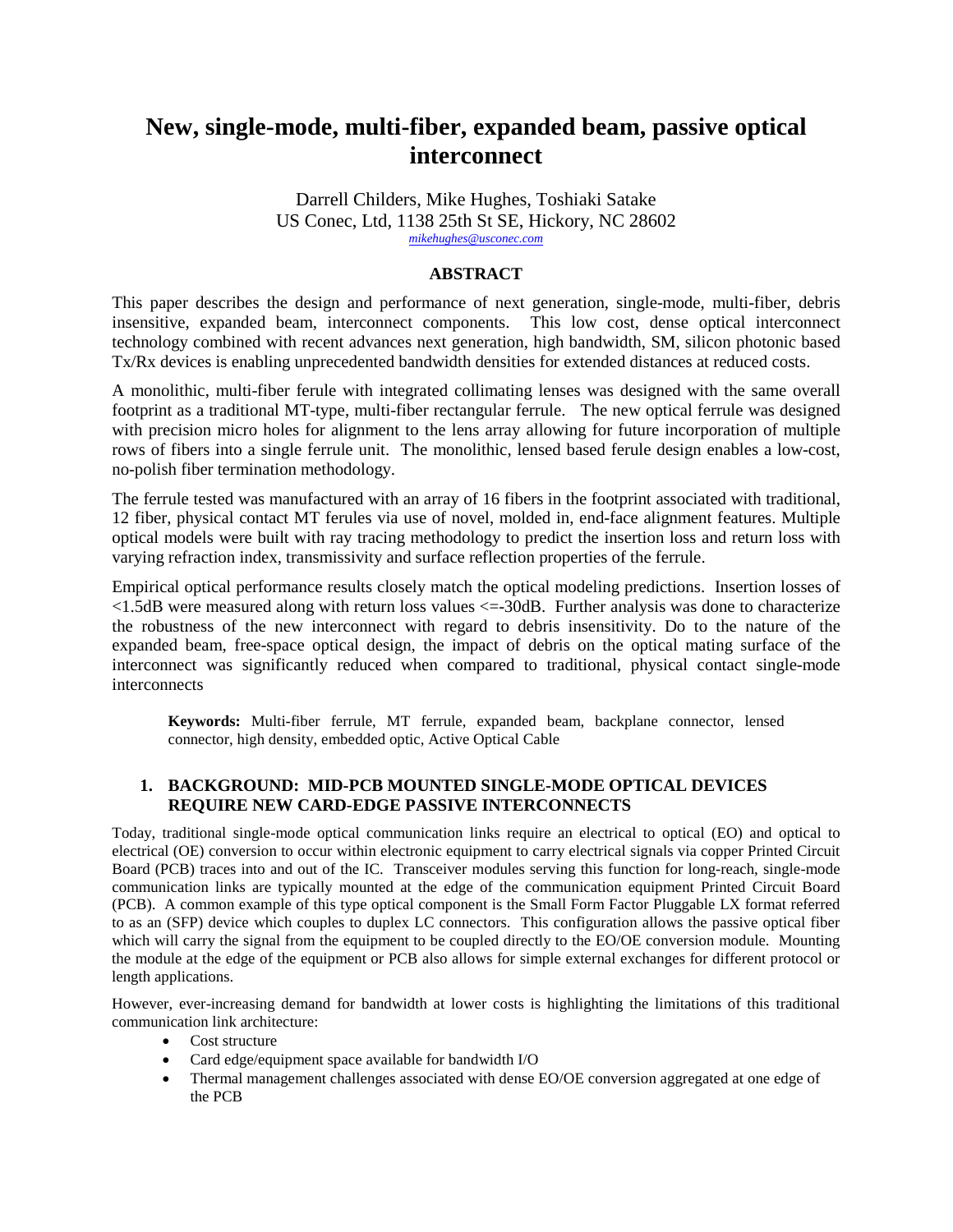• Signal integrity limitations and increased power requirements necessary to have longer electronic separation between computing Integrated Circuits and EO/OE conversion

Recent advances in optically enabled silicon IC devices are resulting in low cost single-mode Tx/Rx modules at costs comparable with multi-mode links which have much shorter reach limitations. The longest lengths in today's data centers are single-mode due to the link distances driven by size and layout of the data center. As costs for the single-mode optical links reduce relative to multi-mode, the need to maintain different equipment designs and link architectures for optimal cost/length optimization diminishes.

In addition, low cost single-mode Tx/Rx devices and ultimately photonic integrated ASICs will enable next generation backplanes for High Performance Computing (HPC), server, switching and routing equipment applications to migrate from electrical to optical and in single-mode rather than multi-mode form.

Mid-PCB mounted, low-cost, multi-mode, Tx/Rx EO/OE devices have led to the development of next-generation, low-cost, multi-mode passive optical interconnects. The following is a similar treatment of a similar approach for single-mode interconnects. Figure 1 highlights the I/O density advantages of embedded single-mode Tx/Rx devices with next generation, high density card edge connectors.



Figure 1: Channel Density at the card edge with embedded optics

# **2. TRADITIONAL MONOLITHIC FERRULES:**

Multi-fiber ferrules commonly referred to as the "MT ferrule" or "rectangular ferrule" were originally developed by NTT Laboratories for use in subscriber network lines in an outside plant environment. The ferrules were initially molded out of a thermosetting epoxy material but migrated to a more environmentally stable thermoplastic material as precision molding technologies advanced. Due to the need for dimensional stability in the extreme operating environment, the ferrules are molded with a very high content of glass filler. In fact, the glass filler content can range from 60-80% by mass of the ferrule. Figure 2 highlights the glass filler appearance of a polished MT ferrule endface.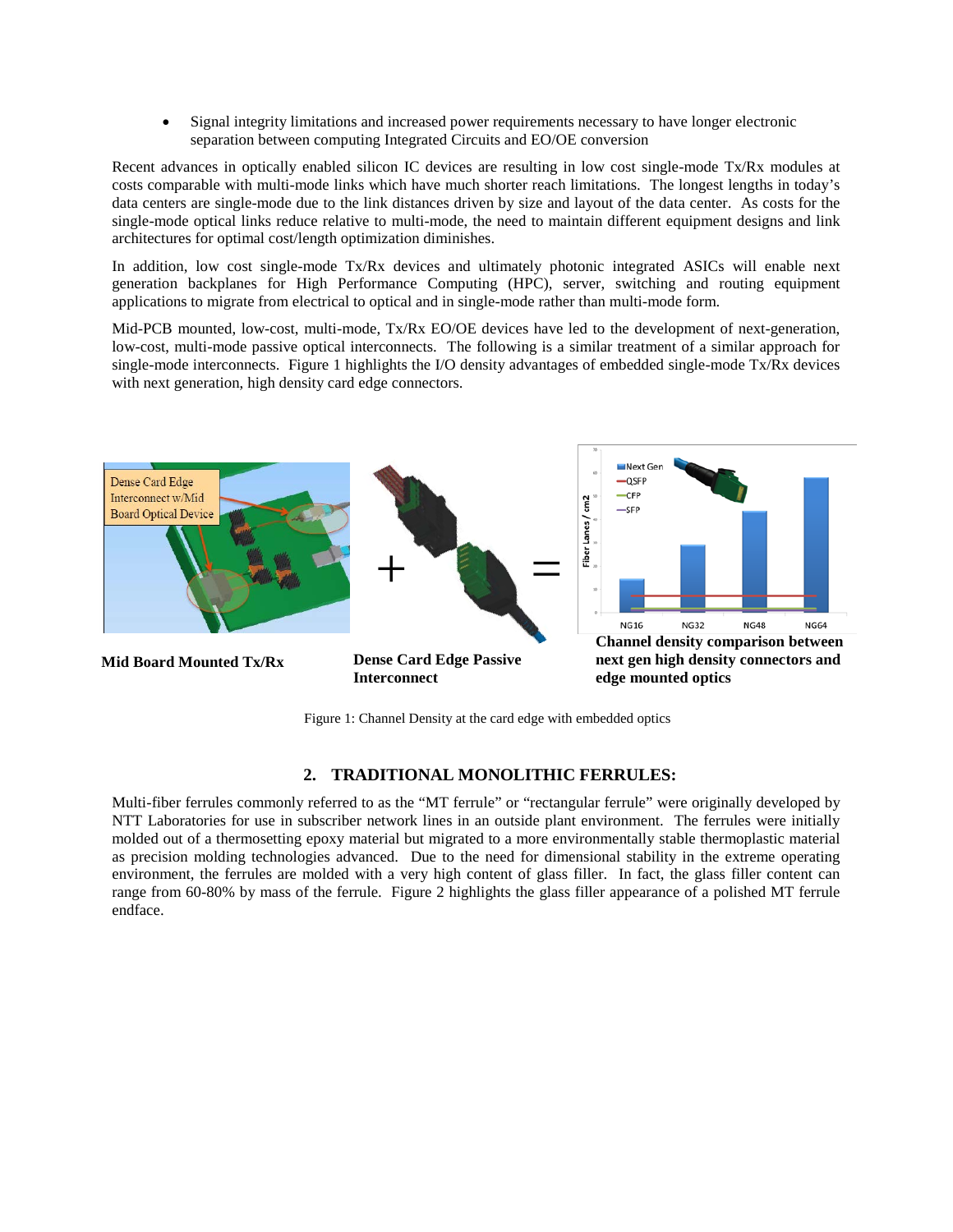

Figure 2: Traditional MT Ferrule endface appearance

Today's most common applications for multi-fiber connectors are structured cabling and external equipment interface for data centers and central offices which require very low insertion and return losses. Figure 3 shows insertion loss results for a random intermate of 12F fiber, low-loss, single-mode MT Elite® ferrule.



Figure 3: Empirical data: 12F, SM, Low-Loss MPO random intermate distribution

In order to obtain a low, stable, insertion loss, the glass fiber tip mated pairs must come into physical contact with each other. This physical contact requires very tightly controlled termination, polishing and metrology procedures which dominate the cost of traditional multi-fiber interconnects.

In addition to maintaining physical contact, each fiber tip in the ferrule must be kept pristine to ensure the signal is not attenuated through contamination blockage or loss of z-axis alignment (i.e., physical contact). Figure 4 illustrates the primary attributes impacting the performance of traditional MT based multi-fiber connectors: component precision, polished end face geometry, the ability to maintain physical contact, fiber tip quality, and cleanliness.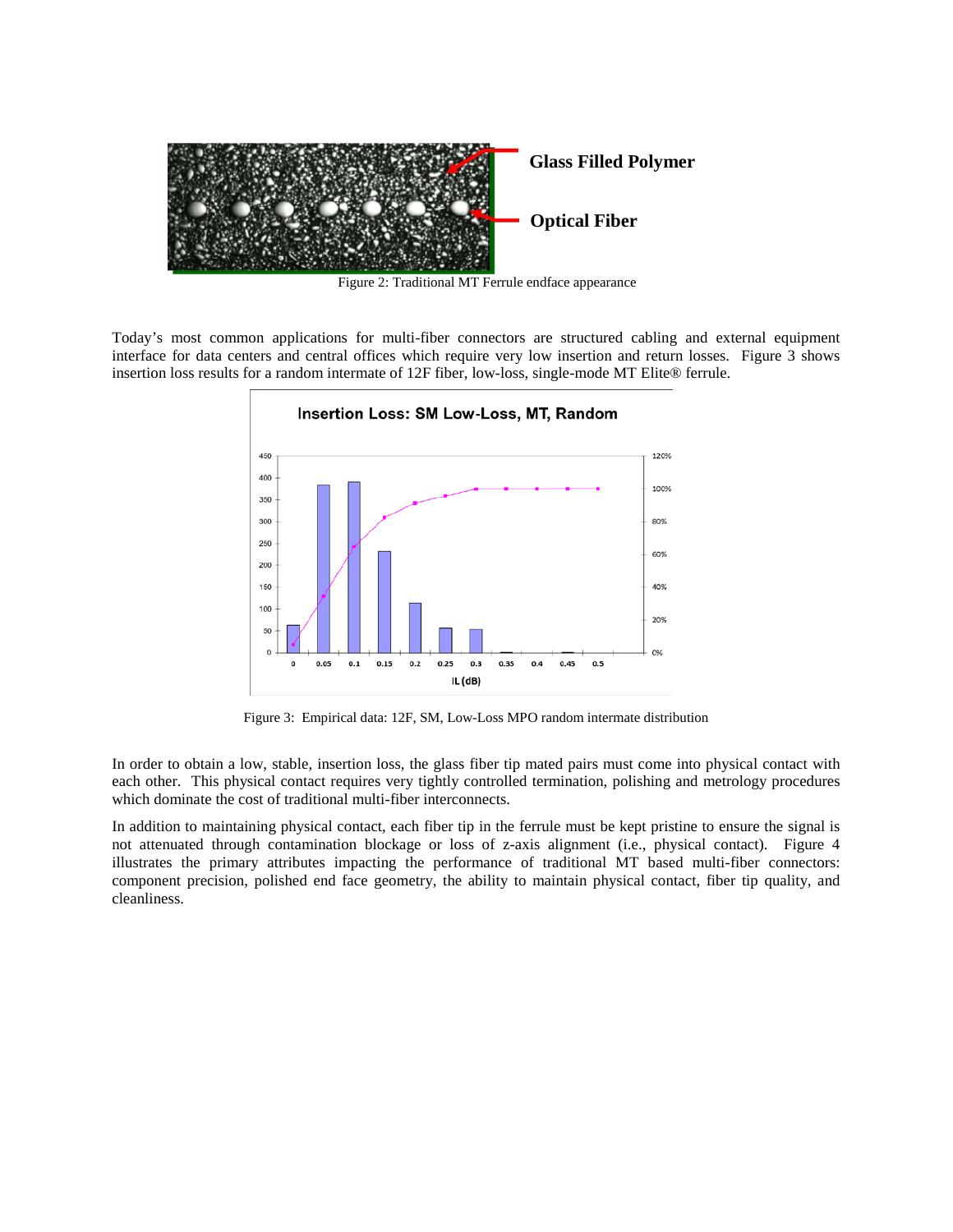

Figure 4: Factors impacting performance of traditional MT physical contact ferrules

State of the art polishing techniques for industry standard APC SM MT ferrule based connectors will only support up to 12 fibers in a single ferrule. For interconnect densities beyond 12 fibers, a flat polished ferrule end face is necessary which will support up to 24 fiber fibers within a single ferrule. However, per proposed IEC SC86B WG6 intermateability standards, a 23N spring load is necessary to achieve physical contact. a spring load of 23N is necessary to achieve and maintain physical contact. For fiber quantities beyond 24 achieving fiber tip physical contact is not feasible. As a result, the mated fiber tip interface of high fiber count ferrules (>24 fiber) becomes unstable which can result in optical interference and amplifying return loss values higher than a simple unmated connector will generate (i.e., unstable RL values can oscillate and peak at values below 10dB.)

While traditional, physical contact MT ferrules are suitable for demanding low-loss, high performance applications, they are not optimized for short reach, cost sensitive applications. In addition, because the bandwidth densities needed for emerging high-end optical backplanes require more than 24 channels, fiber physical contact is not a viable option. This has resulted in focused US Conec development activity on next generation optical backplane interconnects described in the following sections.

# **3. NON-PHYSICAL CONTACT CONNECTORS: EXPANDED BEAM**

Expanded beam connectors are a subset of free-space optical interconnects. The "space" between the connectors must have a different index from the lens media for refraction to occur. Because of this fundamental rule, expanded beam connectors do not touch within the lens aperture. Use of expanded beam technology eliminates the need for fiber tip physical contact that ultimately reduces the overall cost of multi-fiber optical cable assembly manufacturing.

As shown in Figure 5, light emitted by the fiber diverges from the fiber tip through a homogenous optical optical polymer to the refractive boundary of a lens. Over this distance, the beam diverges based on the NA of the fiber and the index of the polymer. The resultant beam has a characteristic beam waist at the mating plane between the connectors. Beyond the mating plane, the beam begins to diverge in the far field region and is collected by the second optic where the beam focuses to the receiving fiber tip.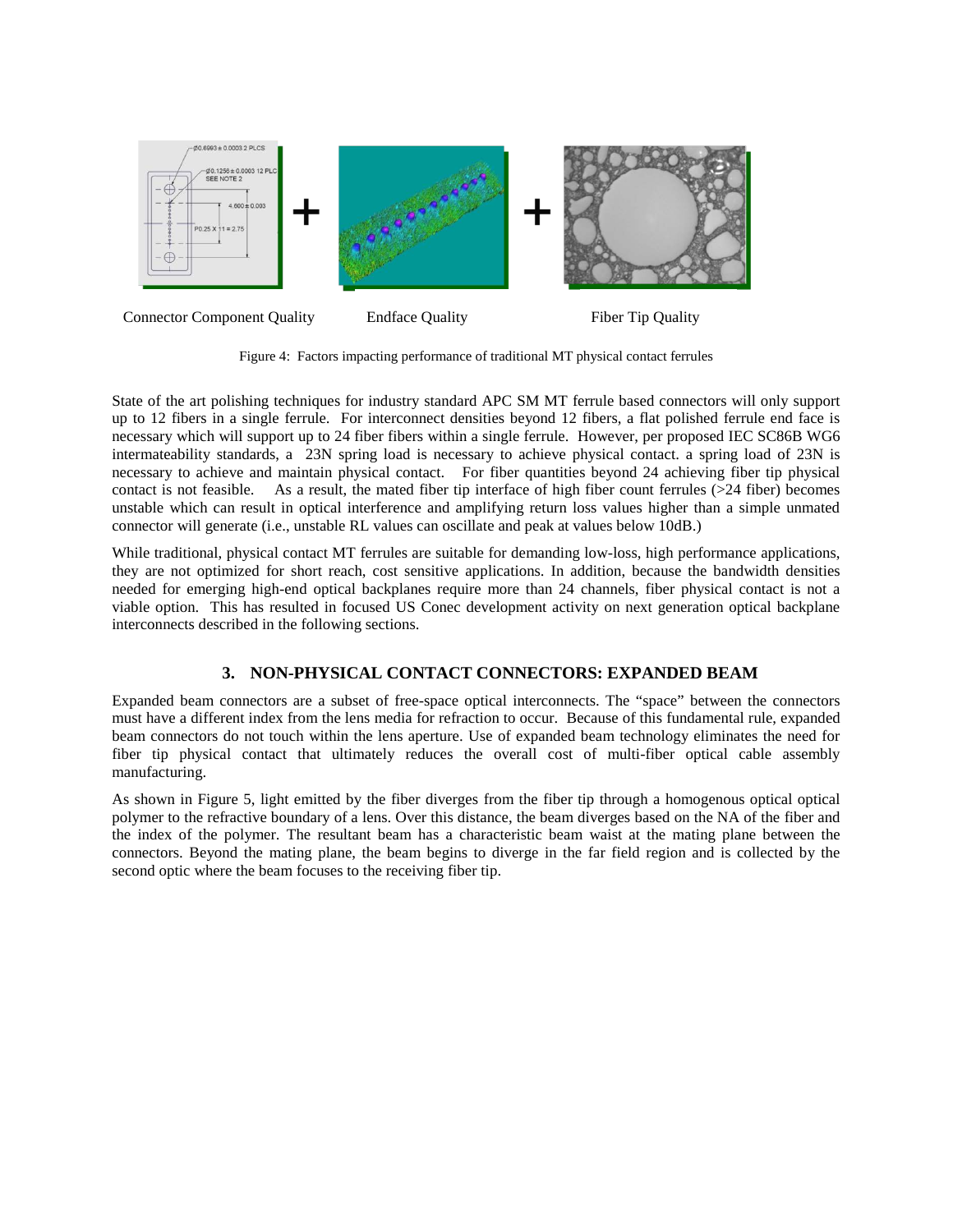

Figure 5: Insensitivity to Z-axis gap for the Ideally Collimated Lensed Connector

Some key advantages of an expanded beam interconnect are as follows:

- 1. The alignment precision required at the optical mating interface is significantly reduced. Consider the alignment necessary to effectively couple two, single-mode fiber cores with an effective Mode Field Diameter (MFD) of 9.2 microns at 1310nm. A three micron offset between the fiber cores results in an attenuation of 1.8dB. Now consider the same alignment offset at the mating interface for an expanded beam interconnect with a collimated spot size of approximately 90 microns with a Gaussian power distribution. The attenuation associated with the same three micron offset is 0.01dB. This reduced alignment precision at the mating interface introduces new options for alignment features associated with precision alignment.
- 2. The free-space nature of the interconnect eliminates the need for physical contact of polished fiber tips. For dense, multi-fiber interconnects, this is a significant cost savings due to the elimination of tightly controlled end face geometry, manufacturing processes and the minimization of ferrule mating forces
- 3. Expanding the signal to a larger area reduces the impact of debris by minimizing the impact of light occlusion and attenuation due to loss of physical contact.

# **4. INTEGRATION OF SINGLE-MODE COLLIMATING LENSES IN MONOLITHIC MULTI-FIBER FERRULES**

We have previously demonstrated and released multi-mode, monolithic, molded, collimating multi-fiber ferrules for low-cost fiber to fiber coupling as well as fiber to Tx/Rx device coupling [1]. A similar ferrule structure and termination methodology was used for the single-mode interconnect and is described below. Key attributes of the ferrule structure are highlighted in Figure 6.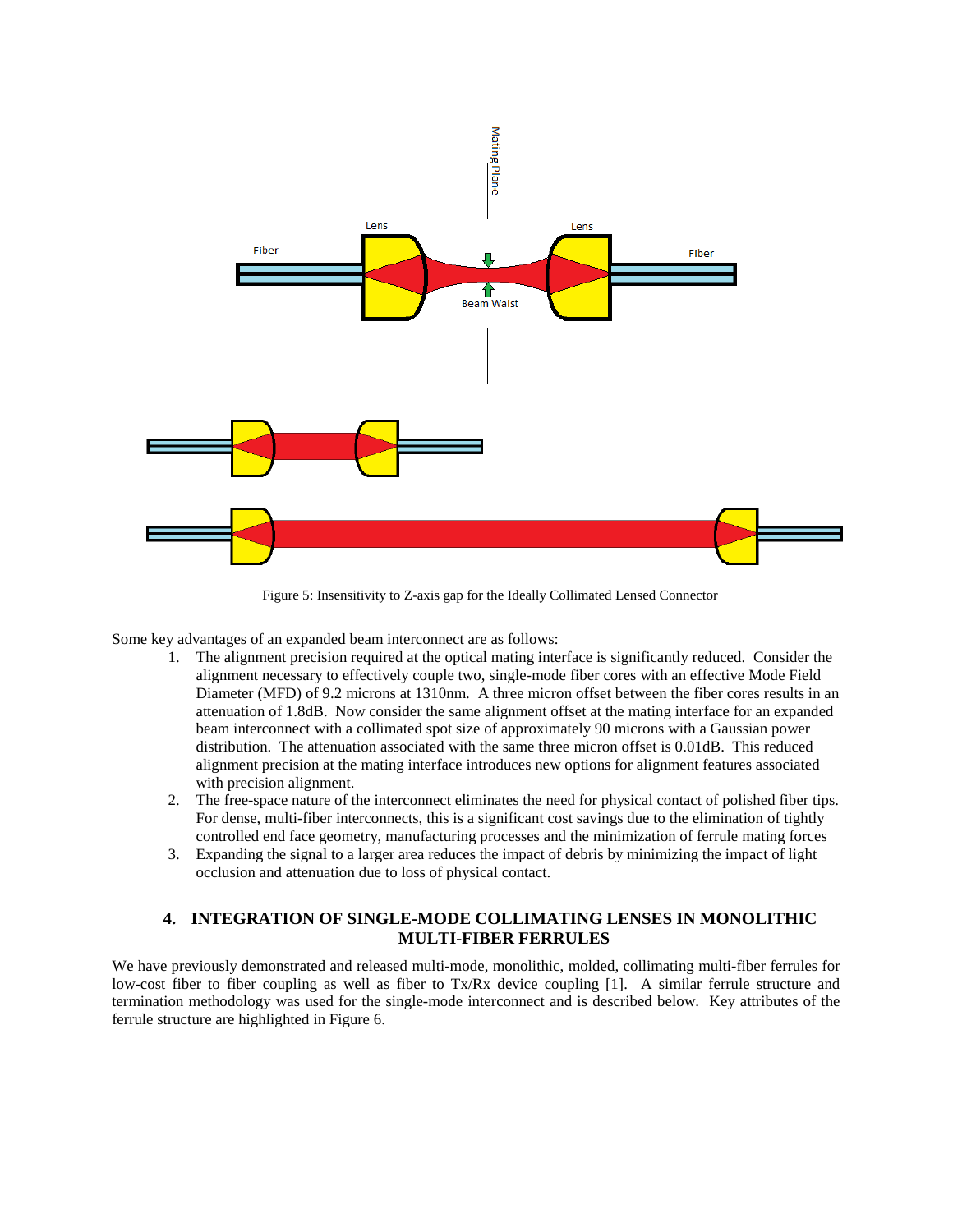

Figure 6: Single-Mode, monolithic, molded, expanded beam ferrule structure.

To reduce the cost associated with standard multi-fiber connectors, this new connector design completely eliminates the need for connector polishing and the costs associated with maintaining and measuring a pristine ferrule end face geometry. The following is a summary of the assembly and testing procedures:

Standard single-mode ribbon fiber is stripped and subsequently cleaved approximately 5mm beyond the end of the ribbon matrix. While traditional mechanical cleavers can be used, a laser cleaving process is recommended due to the resulting rounded fiber tips and clean end face. As compared to the fiber tips generated with a mechanical cleave, the rounded fiber tips reduce the amount of debris generated during fiber insertion. The cleaved fiber array is then inserted into the ferrule micro holes. Either a thermal cure or a light-curable index-matched epoxy is then inserted into both epoxy openings, and the fiber is pushed against the stop plane. Inserting the epoxy prior to pressing the fibers against the stop plane, ensures that the index-matching epoxy coats the fiber endfaces and eliminates air pockets between the fibers and the stop plane. The assembly is then cured using a light source or heat as applicable. The entire cleave, termination, and cure process can be completed in approximately one minute of labor time, greatly reducing the time involved in standard ferrule termination and polishing.

The expanded beam ferrule was designed with the same outer length, width, height and shoulder footprint as a traditional, physical contact MT ferrule. This aspect of the ferrule design allows for use with existing MT based connector solutions such as the MPO connector or other MT ferrule based connector solutions. Similarly, any future optical backplane interconnect architectures using this expanded beam ferrule technology will have have the versatility to switch to tradition physical contact MT ferrules for applications requiring lower insertion losses and reduced back reflections.

The lensed ferrule was designed to be used without costly traditional MT guide pins. As described in Section 3, the precision required for alignment at the mating plane between the two ferrules is significantly reduced. As a result, molded in alignment features are sufficient to effectively align the collimated light interface. The ferrule end face is designed with one alignment post and one hole that couple and eliminate the need for a gendered connection as is the standard for multi-fiber interconnects.

Furthermore, the lensed ferrule platform was designed with a unique, high density lane interface footprint relative to traditional MT ferrules which supports up to 16 fibers in a single row.

As described in the Section 3 and Section 6 of this report, the impact of contamination on the lensed end face is less severe when compared to traditional, polished, physical contact fiber connectors. However, minimizing contamination and providing the ability to clean the connector endface when it is contaminated have been considered with the ferrule design. As shown in Figure 7, the lensed ferrule end face was designed to protect the optical transmission area by sealing off the lens array features on the mated ferrule pair. In addition, the lens array was only slightly recessed below the contact surface of the ferrule providing access to the lenses with an industry common contact based field or factory cleaning tool.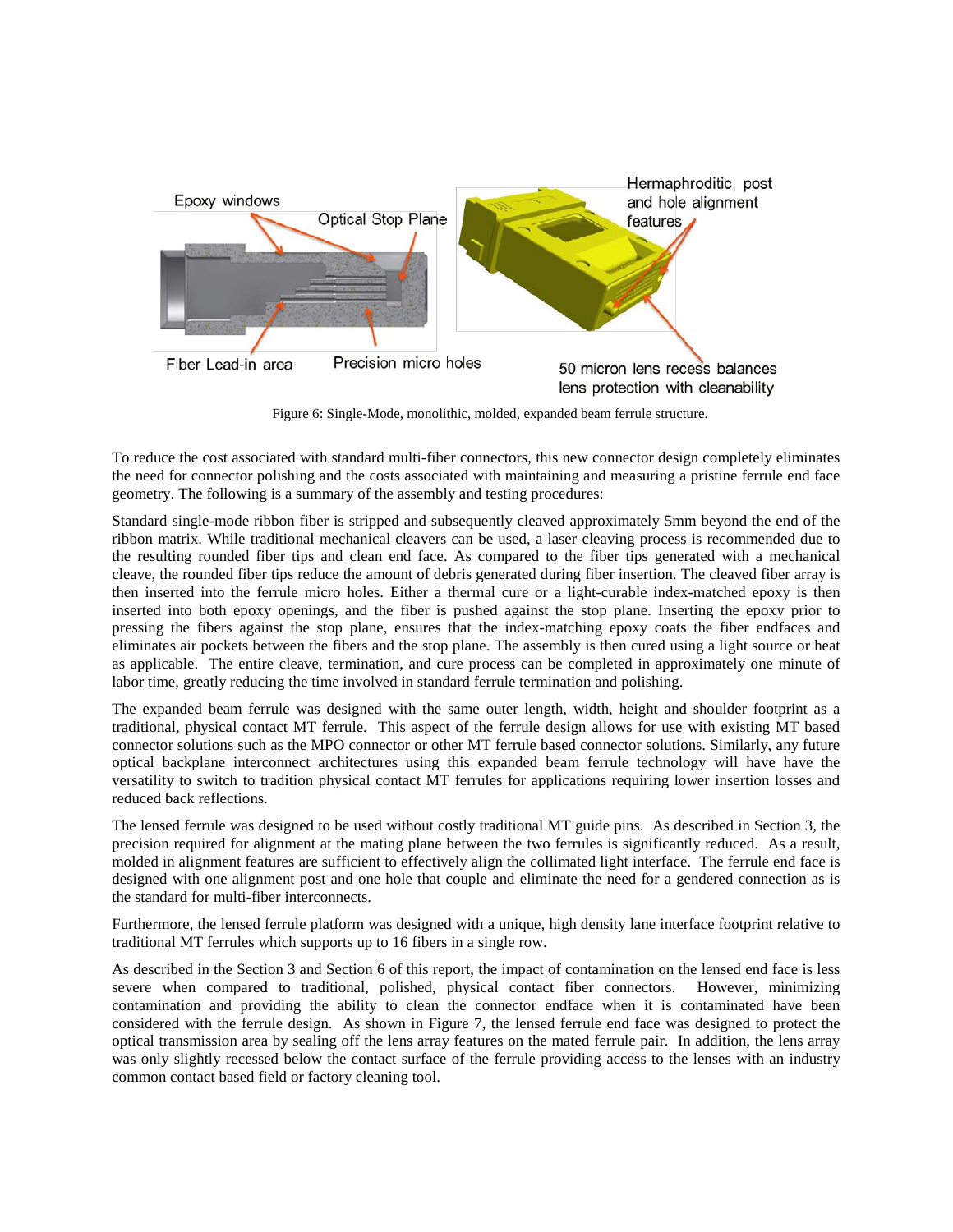

Figure 7: Cross-section of two mated, expanded beam ferrule endfaces

# **5. SM EXPANDED BEAM MT OPTICAL MODEL**

An optical model was developed to simulate the insertion loss of the single-mode, lensed, multi-fiber ferule. Zemax Software was used to develop the optical model. Tolerance values were assigned to the critical variables given in Table 1. The tolerance values assigned to the model were in line with alignment tolerances associated with typical, physical contact, single-mode interconnects.

| Fiber Angle Relative to Lens                           |                | Lens Plane Angle Relative to Mating Plane |
|--------------------------------------------------------|----------------|-------------------------------------------|
| Lateral Fiber Offset Relative to Lens                  |                | Conic Conic of the Lens                   |
| Distance between Fiber and Lens                        | G.             | Radius of Curvature of the Lens           |
| Lens Eccentricity Relative to Guide Hole and Guide Pin | H <sub>1</sub> | Ferrule to Ferrule Lateral Alignment      |

Table 1 – Critical Variables Included in the Optical Model

Figure 8 illustrates the nominal ray trace model developed in Zemax. No anti-reflective coating was included in the model. A diagram showing the Fiber Angle Relative to Lens (A) and the Lateral Fiber Offset Relative to the Lens (B) is given in Figure 9. The model assumes that as the distance is increased between the fiber and the lens (C), the fiber is pulled away from the fiber stop plane and index-matched adhesive fills in the gap. The Lens Eccentricity Relative to Guide Hole and Guide Pin (D) represents the radial offset of the lens compared to the theoretical location of the lens relative to the guide hole and guide pin. The Lens Plane Angle Relative to Mating Plane (E) is illustrated in Figure 10. The Ferrule to Ferrule Lateral Alignment (H) is based on the guide hole and guide pin fit.



Figure 8 – Ray Trace Model in Zemax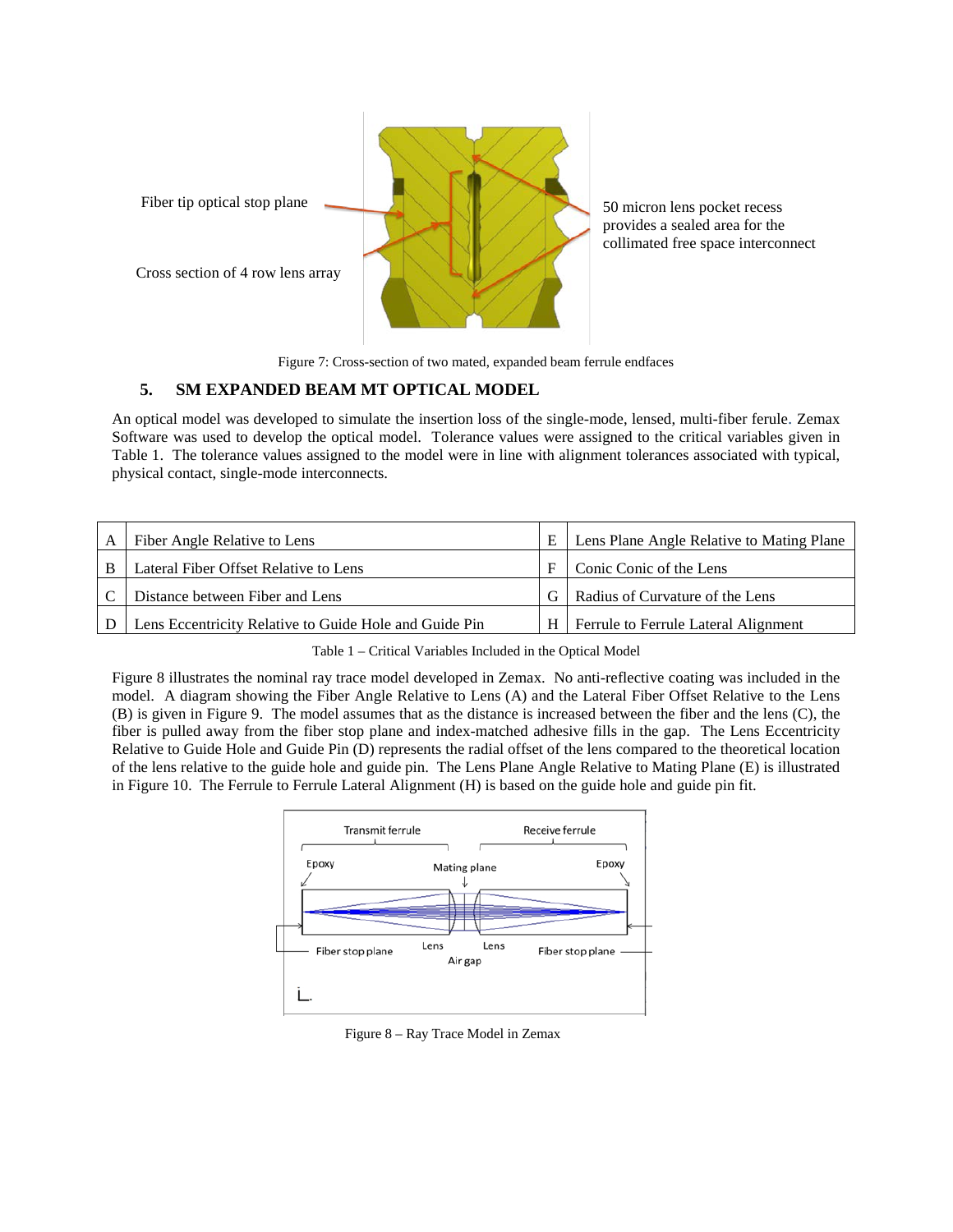

Figure 9 – Cross section of the ferrule with the Fiber Angle (A) and the Fiber Offset Relative to the Lens (B)



Figure 10 – Cross-section of the ferrule showing the Lens Plane Angle Relative to Mating Plane (E)

A monte carlo simulation was completed using a normal distribution tolerance range for each of the critical variables. The monte carlo solution was completed for two scenarios. First, a monte carlo simulation was completed for one ferrule that included all of the critical tolerance distributions mated against a perfect reference ferrule. A histogram of the results is shown in Figure 11. The average of the distribution is 0.74dB, the standard deviation is 0.19dB, and 98% of the channels are less than 1.26dB. Second, a monte carlo simulation was completed for two randomly mated ferrules. A histogram of the results is shown in Figure 12. In the case of two random ferrules, the average of the distribution is 0.99dB, the standard deviation is 0.38dB, and 98% of the channels are less than 2.1dB.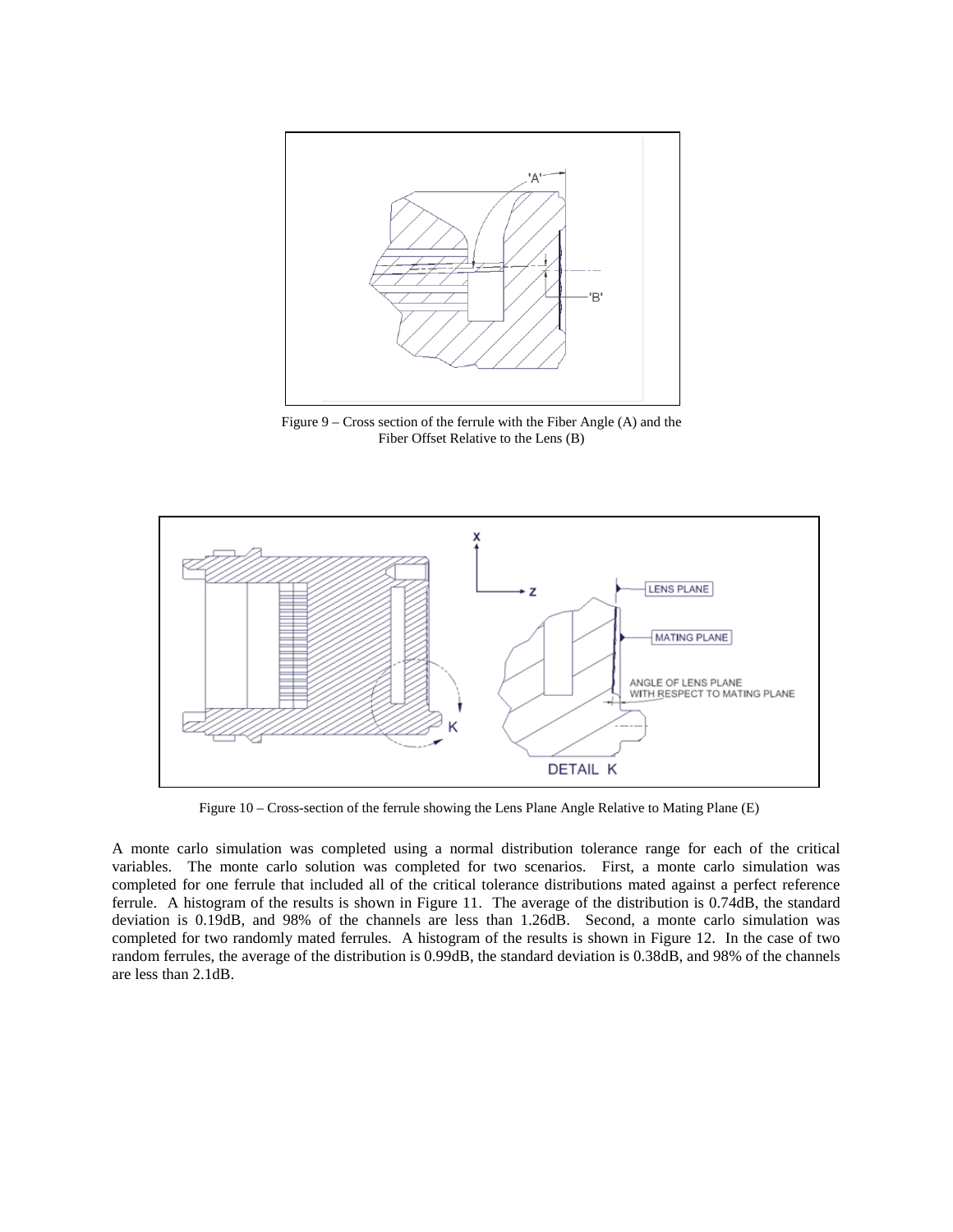

Figure 11: Insertion Loss Simulation – Ferrule Mated to Perfect Reference Jumper



Figure 12: Insertion Loss Simulation – Two Randomly Mated Ferrules

The optical model simulated has inherent losses due to the Fresnel effects resulted from the refraction index changes between the glass fiber, ferrule and air. Subsequently, perfect alignment of the connectors in the model resulted in an insertion loss of approximately 0.49dB. The schematic in Figure 13 highlights the losses associated with those Fresnel effects. Changing the Fresnel effects can be accomplished by using materials with alternate refraction indexes or by applying an anti-reflection treatment on the surface of the lenses.



Figure 13: Losses due to reflections at changes in refraction index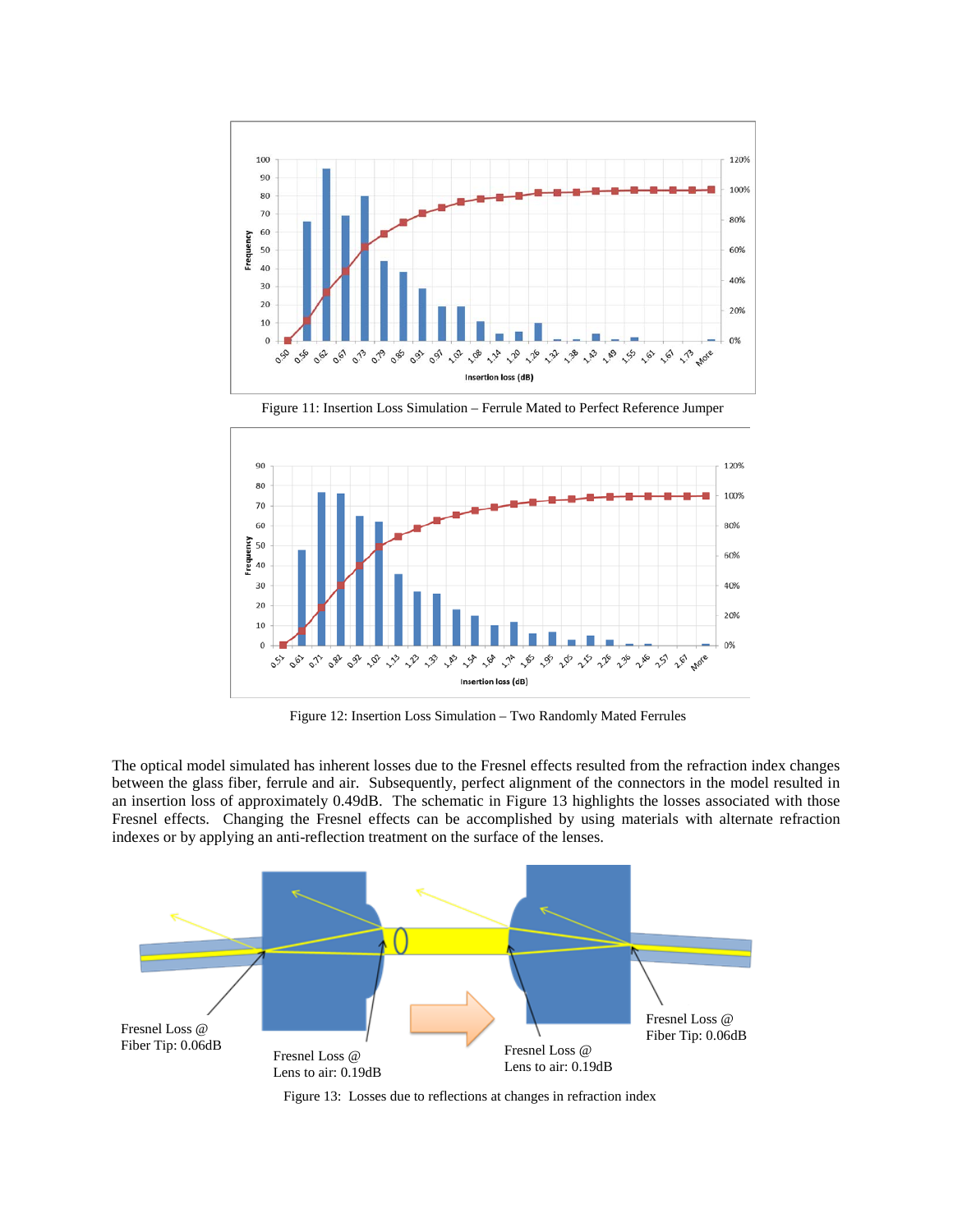#### **6. EMPIRICAL RESULTS**

A ferrule was manufactured in accordance with the description of Section 4. The ferrule produced and tested had a single row of 16 fibers for the empirical study.

The expanded beam ferrule was tested in a manner similar to standard fiber connector testing which uses conventional return loss and insertion loss test equipment. Unlike standard multi-fiber connectors however, this new lensed ferrule is designed to mate to another lens ferrule rather than to a standard ferrule with fiber to fiber contact. Therefore, unique testing procedures are necessary to utilize traditional fiber based test equipment. A schematic of the test setup is highlighted in Figure 14.



The insertion loss testing consisted of 10 randomly mated ferrule pairs. These ferrules were manufactured in accordance with the typical single-mode alignment tolerances associated with the optical model. The results are recorded in Figure 15.



Figure 15: Insertion Loss results empirical results from random mate testing of the SM expanded beam ferrule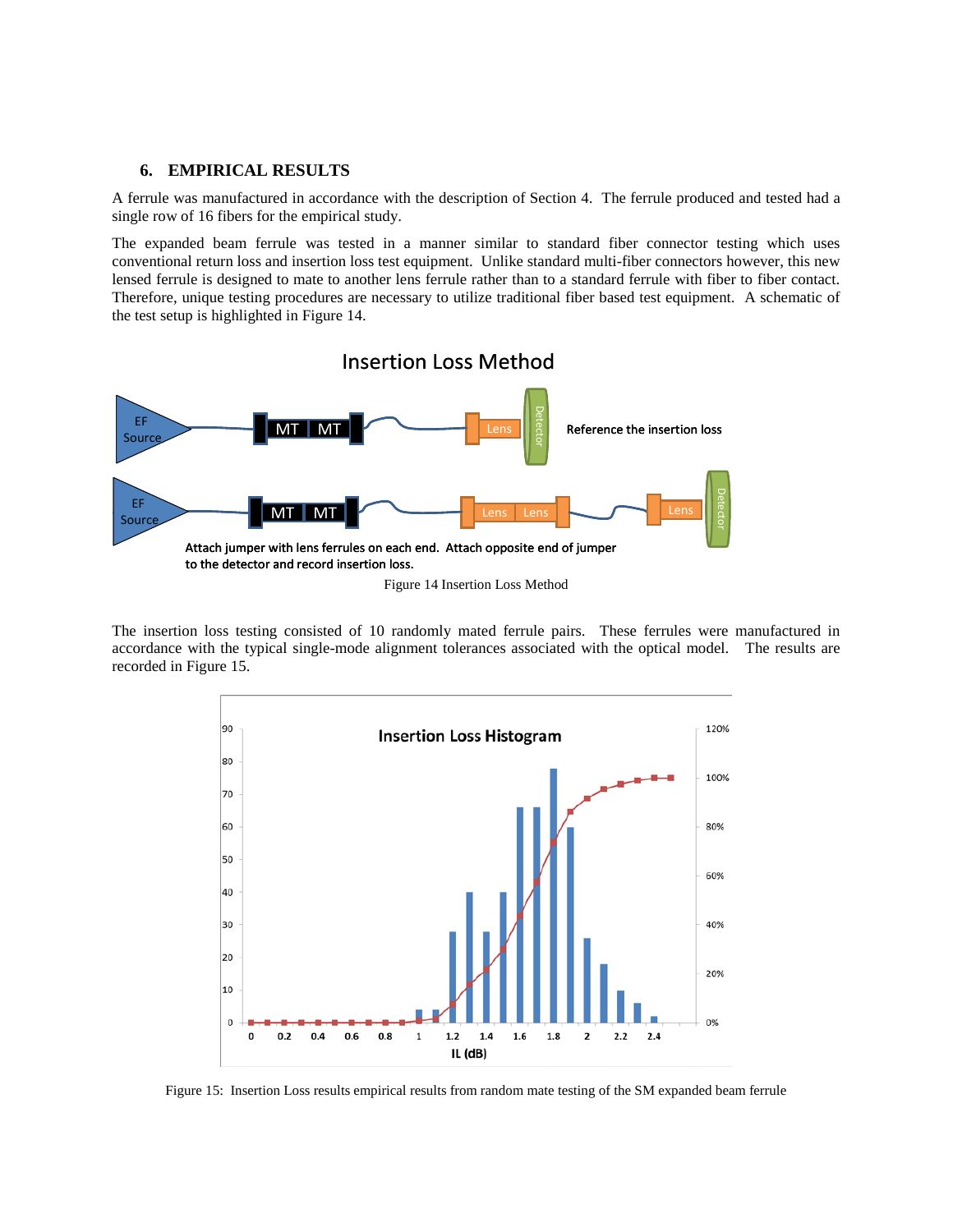Unlike traditional, physical contact MT ferrules, the return loss at the lens to lens expanded beam interface is simply determined by the physical geometry of the lens. This gives the expanded beam ferrule a significant advantage over multi-row (>24 fibers??), high fiber count MT ferrules where reliable physical contact is unachievable. The value of the return loss measurement for the completed assembly is simply to verify that the termination was properly completed and that the fiber tips were correctly coupled to the stop plane within the ferrule. If the area between the fiber tips and stop plane contains voids or debris, poor return loss values of <20dB will be observed. The return loss results are reported in Figure 16.



Figure 16: Return loss results from random intermate testing of the SM expanded beam ferrule

#### **7. SM EXPANDED BEAM MT DEBRIS INSENSITIVITY**

The single-mode, lensed, multi-fiber ferule is significantly less sensitive to debris than traditional ferrules that rely on fiber physical contact. For the single-mode expanded beam ferrule, an index-matched adhesive encapsulates the fiber tip during fiber installation. The adhesive eliminates reflection losses by filling in small gaps that could occur between the fiber and the stop plane and the adhesive seals the fiber tip to prevent debris from contaminating the fiber tip in the field. By sealing the fiber tip in the factory during fiber installation, the lens surface is the only optical surface that must be kept clean. The beam size of the expanded beam is approximately 100 microns compared to a 9 micron fiber core in traditional ferrules.

The debris sensitivity of the two designs was compared using the simplified assumption that opaque, circular debris of varying diameters covers the center of the fiber tip or the center of lens. The calculations completed assumed a Gaussian power distribution. The insertion loss increase as a function of the debris diameter is shown in Figure 17.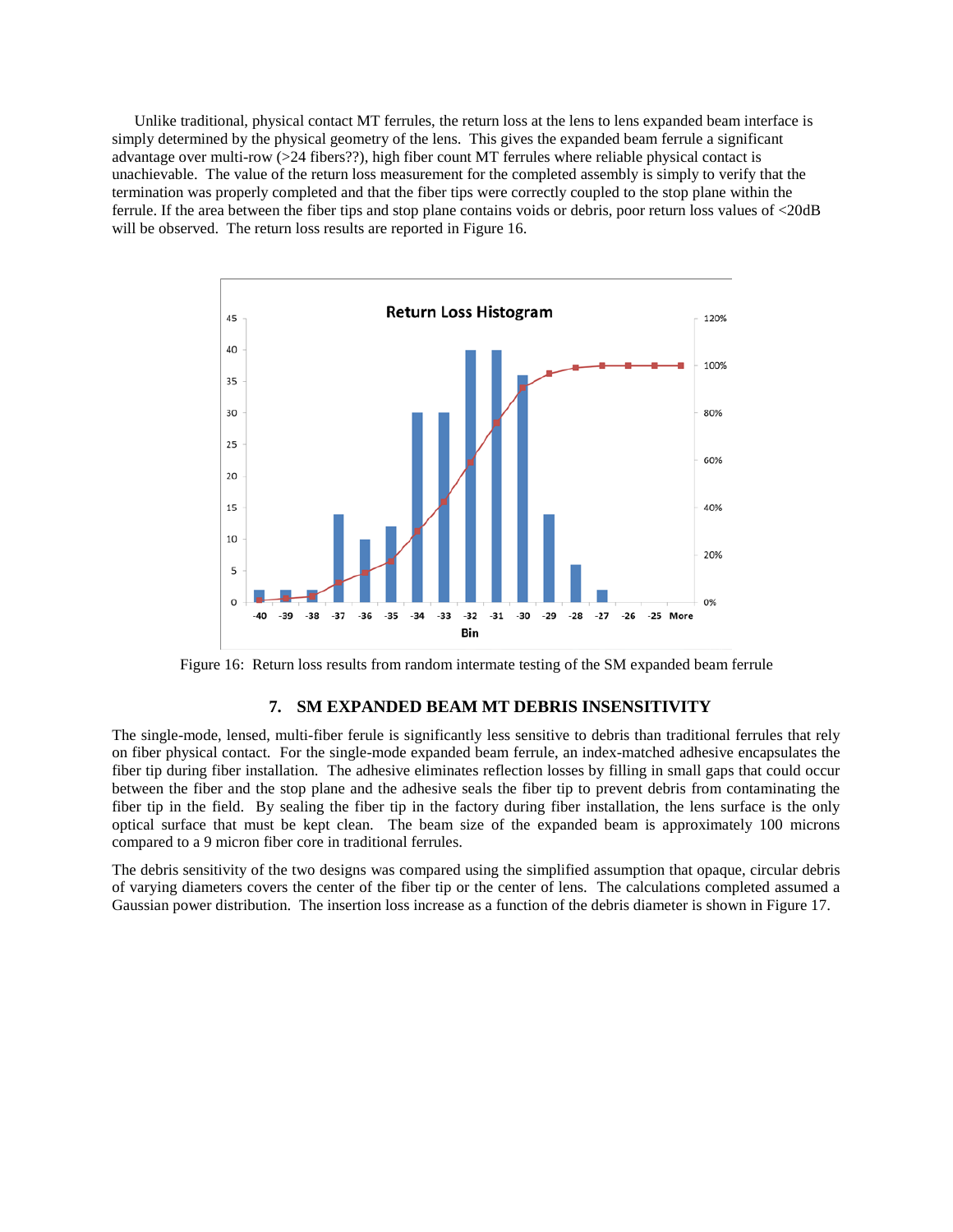

Figure 17: Simulated impact of Debris on expanded beam and traditional, physical contact ferrules

To empirically evaluate the impact of debris on optical performance, clean lens interconnects were first tested for insertion loss. Subsequently, the lenses were intentionally contaminated with debris and then retested for insertion loss. Images of the contaminated lenses were captured prior to both insertion loss tests. Figure 18 illustrates examples of this analysis. For comparison the allowable polished fiber tip defects for traditional, physical contact connectors as defined by industry standards is included.



Clean: IL 1.20 dB

Clean:

1.15 dB



**Moderately Contaminated:** IL 1.22 dB



Clean: IL 1.58 dB



**Highly Contaminated:** IL 1.69 dB



**Severely** 

Contaminated: IL 1.46  $dB$ 

'Cladding Zone': \$25-115µm: 0 defects >5µm allowed 5 defects >2µm allowed

'Core Zone': \$0-25µm: 0 defects allowed